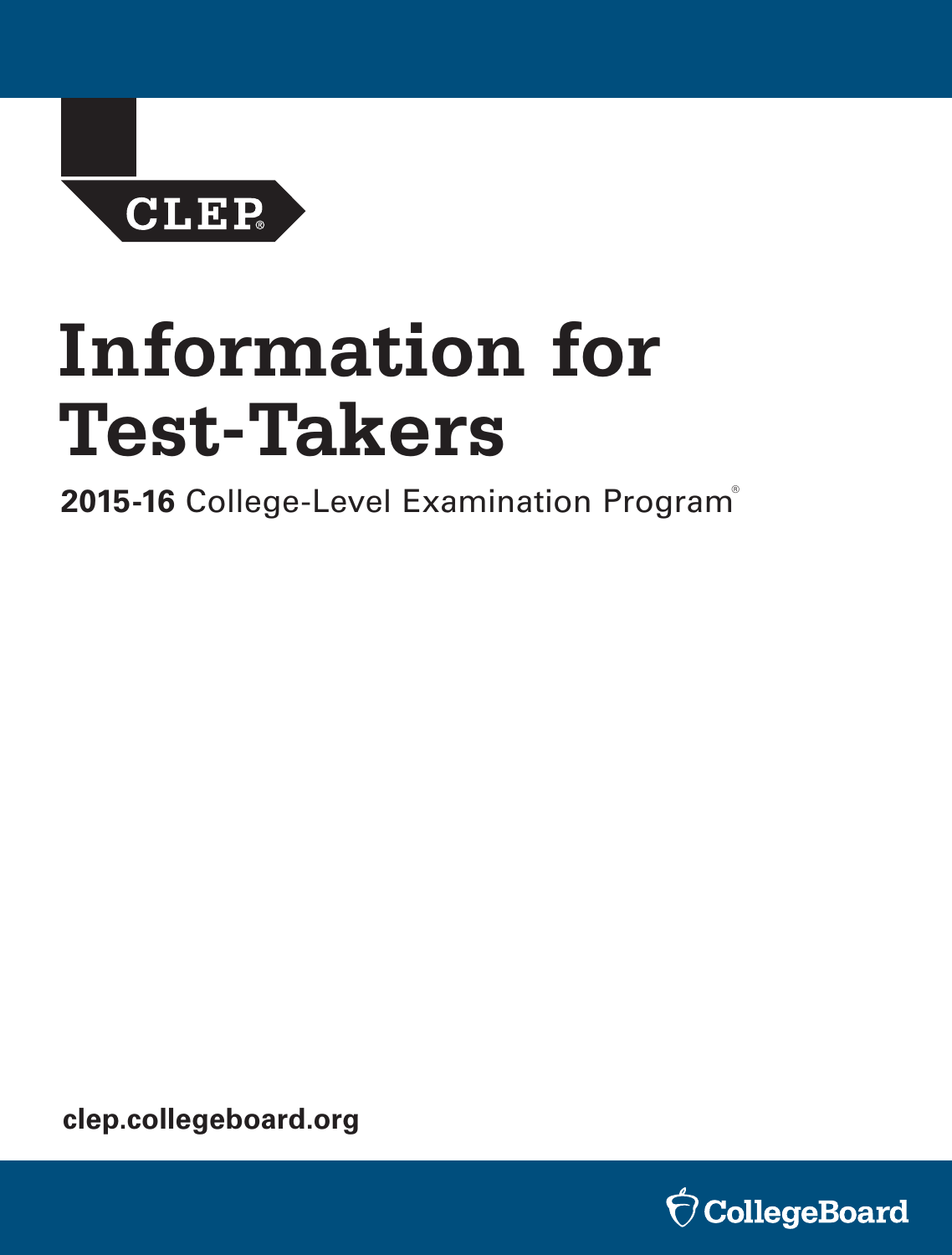# What Is CLEP<sup>®</sup>?

The College-Level Examination Program $^\circ$  (CLEP $^\circ$ ) offers you the opportunity to receive college credit for what you already know by earning qualifying scores on any of the 33 CLEP examinations. The exams are administered at over 1,800 test centers in the United States and abroad; 2,900 colleges and universities will accept credit for successful scores. CLEP exams allow people who have acquired comprehensive subject knowledge through independent or prior study, on-thejob training, or cultural pursuits to show that they have the understanding of college-level material.

## **- What's new in 2015 16?**

Reading and mailing dates for College Composition (page 11).

# My Account for CLEP

To ensure the CLEP website is a resource-rich and useful tool for students, CLEP created My Account, a feature that enables you as a test-taker to create and manage your own personal accounts, register and pay for CLEP exams, and purchase study materials all in one place. My Account also enhances your experience by simplifying registration and the check-in process at the test center on the day of the test.

My Account benefits include:

- $\triangleright$  Simplified payment, registration, and check-in process (register for CLEP exams 24/7)
- $\blacktriangleright$  Update account information at any time prior to taking an exam
- $\triangleright$  Access test center and score recipient information
- $\blacktriangleright$  Purchase study materials

## **Achieve Your College Goals with CLEP**

The knowledge you've gained from your education and professional experiences can take you farther than you think.

By taking CLEP exams, motivated students like you are earning credit for what they already know and accelerating their academic careers.

Whether you are a new or returning college student, CLEP can help you:

- **Earn three or more college credits**
- Save tuition dollars: \$80 per exam
- <sup>u</sup> **Graduate on time**
- **► Add flexibility to your degree program**

Join the seven million people who have used CLEP to get a college degree in record time!

## **Who Earns College Credit with CLEP?**

- $\blacktriangleright$  Adults returning to school
- $\blacktriangleright$  Military service members
- $\blacktriangleright$  Traditional-age college students
- $\blacktriangleright$  Home-schooled students and high school students
- $\triangleright$  Speakers of world languages looking to fulfill their language requirements
- International students who want to translate their overseas courses into credit at U.S. colleges
- $\blacktriangleright$  Applicants for master's degree programs looking to fulfill undergraduate prerequisites
- $\triangleright$  Professionals wanting to advance in their careers

## **Taking CLEP Exams**

All 33 CLEP examinations are Internet-based, allowing for:

- Instant candidate score reports $*$
- $\blacktriangleright$  Year-round testing
- $\blacktriangleright$  "Rights-only" scoring no penalty for guessing

**\*Except for College Composition.**

**Information (including fees) contained in this brochure is subject to change.** 

**Information (including fees) contained in this brochure is subject to change.**<br>© 2015 The College Board. College Board, CLEP, College-Level Examination Program, SAT, and the acorn logo are registered trademarks of the Col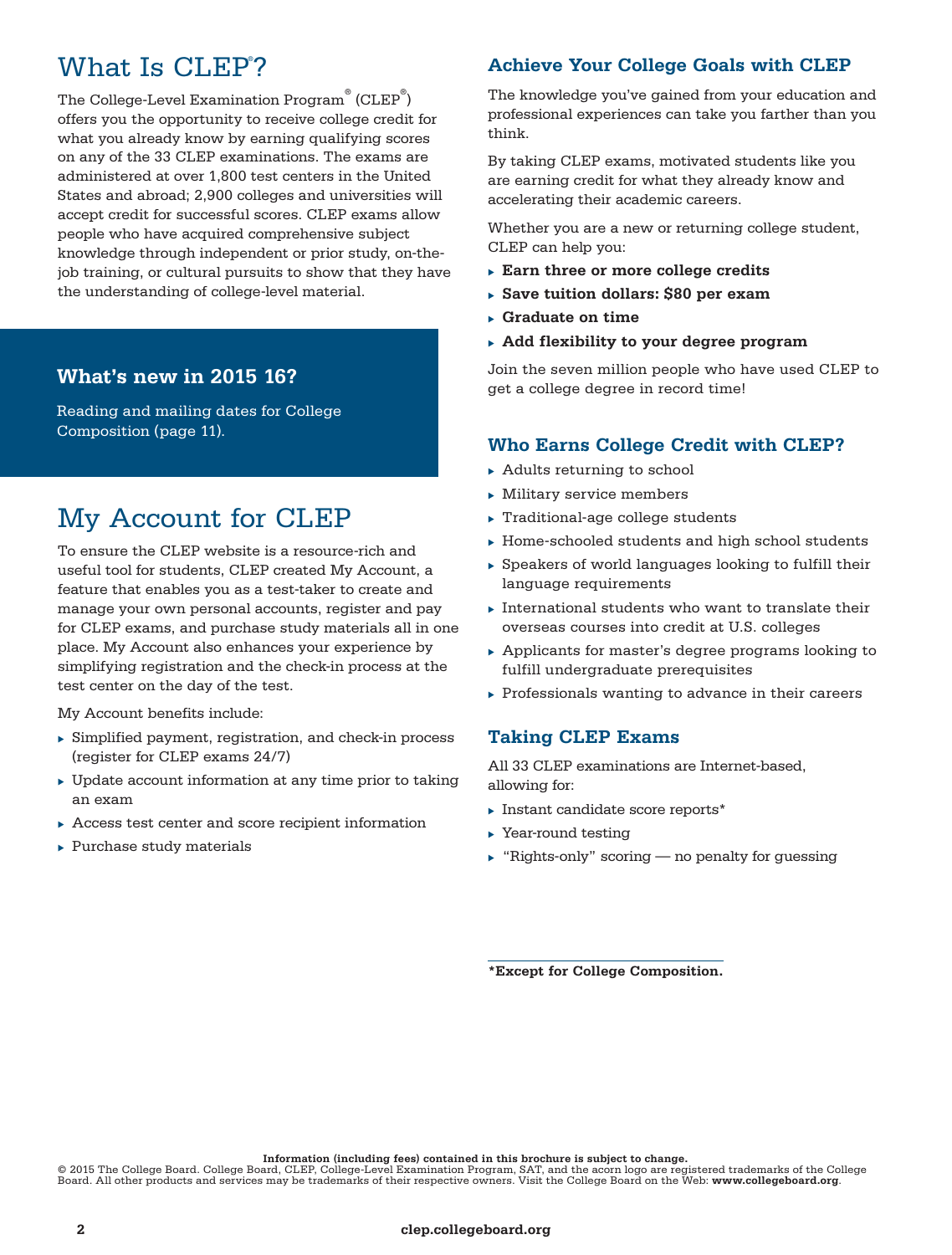# Interested in CLEP?

## **Find Out Your College's CLEP Policy.**

Each college sets its own policy regarding which CLEP exams it will grant credit for and how many credits it will award. Contact your admission officer or academic adviser to learn more about the CLEP policy at your institution. If you are not yet enrolled in a college when you take your CLEP exam, you can send your scores to your college when you enroll. For a list of the colleges that grant credit for CLEP, visit **[clep.collegeboard.org/search/colleges](http://clep.collegeboard.org/search/colleges)**. After testing, a \$20 fee will be charged for each transcript ordered at a later date.

## **Decide Which Exam(s) to Take.**

Brief descriptions of all 33 exams appear on pages 4–6. You can read detailed descriptions of each at **[clep.collegeboard.org/exam](http://clep.collegeboard.org/exam)**.

## **Purchase and Prepare.**

#### **Step 1: Choose and purchase exams through My Account**

Purchase exams 24/7 through the My Account registration portal **[clepportal.collegeboard.org/](http://clepportal.collegeboard.org/myaccount) [myaccount](http://clepportal.collegeboard.org/myaccount)**, your own space to manage personal information, search for test centers, select a preferred test center, choose an institution to receive that score, and purchase study materials any time prior to taking the exam.

#### **Step 2: Schedule exam day**

CLEP examinations are administered throughout the year at over 1,800 colleges and universities in the United States and abroad. Find a test center that is convenient for you. After you register for an exam through My Account, it is important that you contact the preferred test center to schedule your appointment to test. **Registering for an exam provides you with a payment receipt and a Ticket ID, but you must contact a test center to schedule the date and time you wish to take the exam.** 

In addition to the \$80 exam fee, most test centers charge a nonrefundable administration fee, directly payable to the institution. Check with your test center and confirm the amount required and acceptable method of payment.

#### **Step 3: Prepare**

Several study materials and resources are available to help you prepare for CLEP exam(s). We offer free **[sample](http://clep.collegeboard.org/test-samples)  [questions](http://clep.collegeboard.org/test-samples)**. More in-depth materials, which include CLEP Exam Guides and *The CLEP Official Study Guide*, are available for purchase. Prepare today.

## **Repeating Examinations**

 **within three months of the initial testing date.** If you **You may not repeat an examination of the same title**  retake the examination within the three-month period, your administration will be considered invalid, your score will be canceled, and any test fees will be forfeited.

**DANTES-funded military examinees:** DANTES no longer funds retesting on previously funded CLEP exams. However, service members may personally fund a retest after waiting three months.

## **Military Personnel**

CLEP exams are funded by the U.S. government through the Defense Activity for Non-Traditional Education Support (DANTES) for the following:

- $\triangleright$  Military personnel (active duty, reserve, National Guard): Army, Navy, Air Force, Marine Corps, U.S. Coast Guard, Army Reserve, Air Force Reserve, Marine Corps Reserve, Navy Reserve, Coast Guard Reserve, Army and Air National Guard
- $\triangleright$  Spouses and civilian employees of: Air Force Reserve, Army Reserve, Coast Guard (active and reserve)
- ▶ **Note:** CLEP exams for civil service employees, inactive guard or reserve personnel, and spouses and dependents not listed above are NOT funded through DANTES. In addition, the U.S. government will not fund any previously funded CLEP examinations.

Contact DANTES at 850-452-1922 for questions regarding eligibility for DANTES-funded CLEP exams.

## **Veterans**

Depending on their benefits election, some veterans can claim full reimbursement for CLEP exams and exam administration fees under provisions of the Veterans' Benefits Improvement Act of 2004 (Public Law 108-454), which enhances the education benefits of the Montgomery GI Bill. For more information, please visit **[clep.collegeboard.org/military/veterans](http://clep.collegeboard.org/military/veterans)**.

## **International Candidates**

If you are outside the United States and there is currently no testing center in your area, consider taking CLEP upon arriving in the United States at the college or university where you will begin your course work. Ask your admission officer or international student adviser about the college's CLEP policy.

**[clep.collegeboard.org/test-preparation](http://clep.collegeboard.org/test-preparation)**.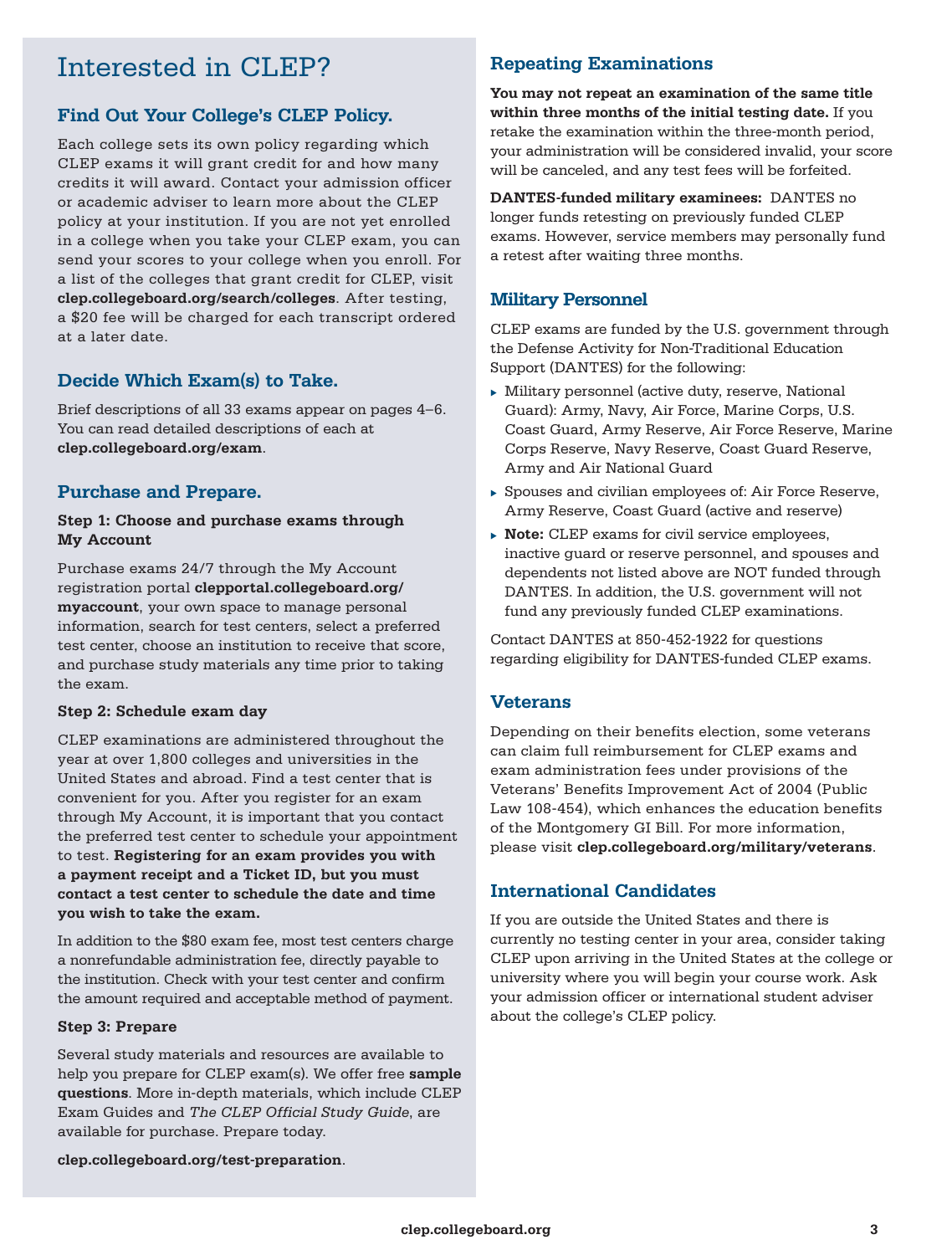## **Accommodations for Students with Disabilities**

If you have a disability, such as a learning or physical disability, that would prevent you from taking a CLEP exam under standard conditions, you may request accommodations at your preferred test center. Contact your preferred test center well in advance of the test date to make the necessary

arrangements and to find out its deadline for submission of documentation and approval of accommodations. Accommodations that can be arranged directly with test centers include:

- $\triangleright$  ZoomText (screen magnification)
- $\blacktriangleright$  Modifiable screen colors
- $\triangleright$  Use of a reader, amanuensis, or a sign language interpreter
- $\blacktriangleright$  Extended time

 $\blacktriangleright$  Untimed rest breaks

If the above accommodations do not meet your needs, contact CLEP Services for information about other nonstandard options at [clep@info.](mailto:clep@info.collegeboard.org)  [collegeboard.org](mailto:clep@info.collegeboard.org) or 800-257-9558 before you register through My Account.

# **Exam Descriptions**

- years of college. Many CLEP examinations are designed to correspond to one semester courses; some, however, correspond to full year or two year courses. At most colleges, students earn three credits for a one semester course and six credits for a full year course. CLEP examinations cover material that students typically encounter during their first two

- Exams are approximately 90 minutes in length and primarily include multiple choice questions. Some exams, like College Composition, include an essay section. Language exams include listening sections.

# Business

- **Financial Accounting tests** familiarity with accounting concepts and terminology; preparation, use, and analysis of accounting data and financial reports issued for both internal and external purposes; application of accounting techniques to problemsolving situations involving computations; and generally accepted accounting principles and procedures. *(3 credits)*  **Note:** *A four-function calculator is available during the exam.*
- **Information Systems** covers office applications; Internet and World Wide Web; technology applications; hardware and systems technology; software development; programming concepts and data

management; and social and ethical implications and issues. *(3 credits)* 

- **Finductory Business Law** emphasizes the functions of contracts in American business law. It also includes questions on the history and sources of American law, legal systems and procedures, agency and employment, sales, and other topics. *(3 credits)*
- *(3 credits)*  organization in a variety of settings. **Principles of Management** covers the essentials of management and It requires knowledge of human resources and operational aspects of management but emphasizes functional aspects of management.
- with the role of marketing in society and within a company, **Principles of Marketing deals**

"CLEP allowed me to prove that the knowledge I've picked up through my years of teaching was more than equivalent to taking college courses. I only had six credits above my master's degree; by taking CLEP exams, I earned 24 credits in three months and was able to increase my teacher's salary by over \$5,000 annually."

> **Brett Erenberg New York City Department of Education**

 organizational markets, marketing strategy planning, the marketing understanding consumer and mix, marketing institutions, and selected other topics such as international marketing, ethics, market research services, and notfor-profit marketing. *(3 credits)*

# Composition and Literature

College Composition is the only exam that includes a required essay section. Test-takers type the essays on the computer. They are graded by college English professors, who are carefully selected by the College Board from faculty of two- and four-year institutions nationwide. There is no additional fee for the essays. Scores for this exam take three to four weeks to be reported.

All other Composition and Literature exams (with the exception of Humanities) have optional essays, which some colleges and universities require and others do not. These essays are handwritten and are graded by the colleges that require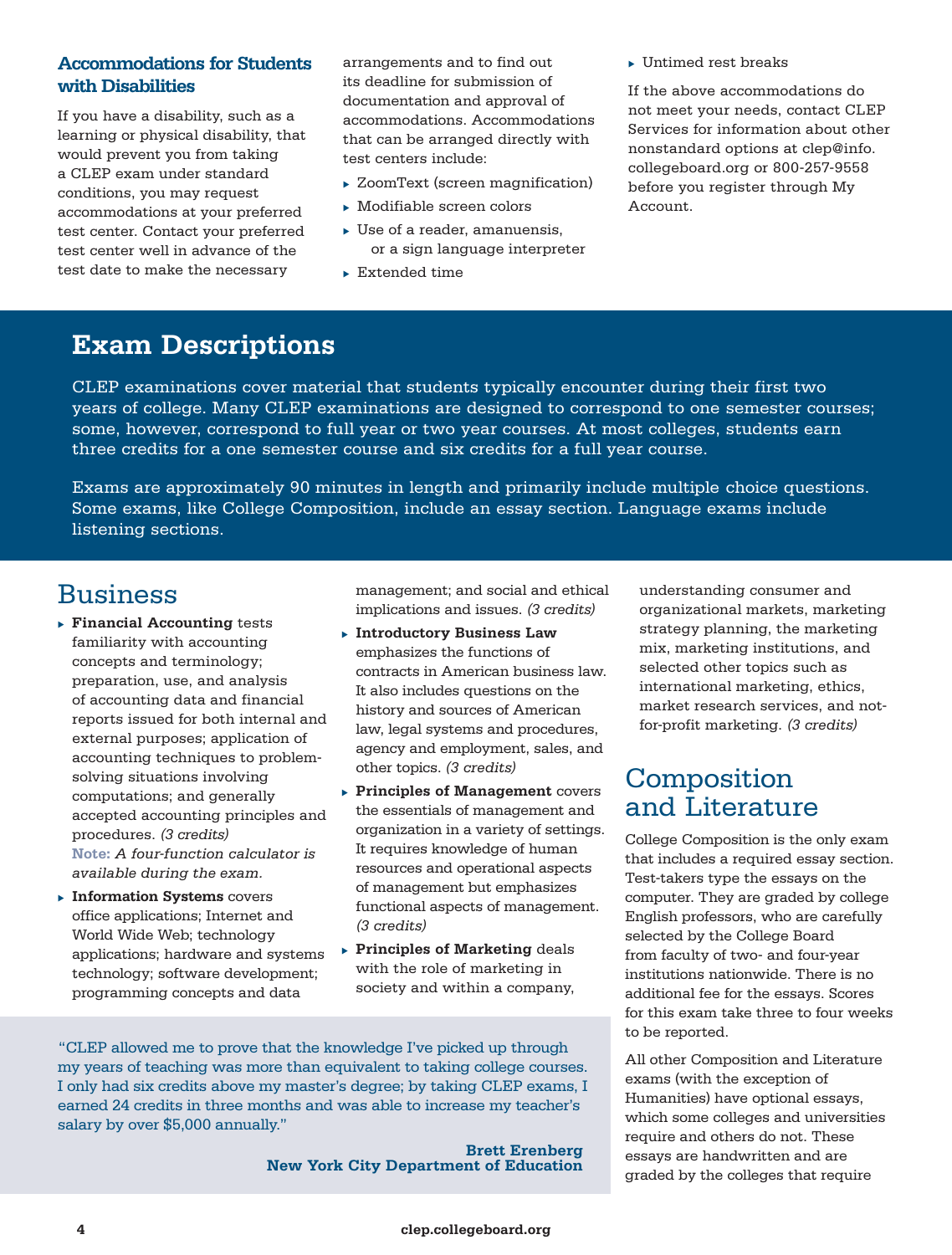them. Contact the college or university you are planning to attend to ask about its essay requirements. Optional essays cost an additional \$10. Check with your test center for details.

- **American Literature** covers the prose and poetry written in the United States from colonial times to the present. It primarily tests knowledge about literary works, but also requires an ability to interpret poetry, fiction, and nonfiction prose. An optional essay is available if required by the score recipient. *(3 credits)*
- nonfiction, and drama. Familiarity **Literature** tests your ability to analyze and interpret literary passages from poetry, fiction, with specific literary works is not required. An optional essay is available if required by the score recipient. *(3 credits)*  <sup>u</sup> **Analyzing and Interpreting**
- <sup>u</sup> **College Composition** assesses writing skills taught in most firstyear college composition courses. Those skills include analysis, argumentation, synthesis, usage, ability to recognize logical development, and research. This exam includes two essay sections. *(6 credits)*
- <sup>u</sup> **College Composition Modular**  measures the same skills as College Composition but includes an essay section that is either provided and scored by the college or provided by CLEP and scored by the college. *(3 credits)*
- <sup>u</sup> **English Literature** covers the prose, poetry, and drama written by British and other authors writing in a postcolonial context, from Beowulf to the present. It requires knowledge of major authors and literary works and familiarity with common literary terms, themes, and forms. An optional essay is available if required by the score recipient. *(3 credits)*
- knowledge of literature, art, music, and other performing arts. It covers all periods from classical to contemporary and many different fields: poetry, prose, philosophy, art, architecture, music, dance, theater, and film. *(3 credits)*  **Fumanities** tests general

# History and Social Sciences

- **American Government** covers material usually taught in a one-semester introductory course in American government and politics. It includes topics such as the institutions and policy processes of the federal government, the federal courts and civil liberties, political parties and pressure groups, political beliefs and behavior, and the content and history of the Constitution. *(3 credits)*
- **Early Colonization to 1877 History of the United States I:** covers the period of U.S. history from early European colonization to the end of Reconstruction, including political, social, cultural, economic, and diplomatic history. The majority of the questions cover the period 1790–1877. *(3 credits)*
- **1865 to the Present** covers the period of U.S. history from the end of the Civil War to the present, including the same aspects of history addressed in History of the United States I. Primary emphasis is on the 20th century. *(3 credits)*  **History of the United States II:**
- <sup>u</sup> **Human Growth and Development**  covers material taught in an introductory developmental psychology or human development course, including the periods of infancy, childhood, adolescence, adulthood, and aging. An understanding of the major theories and research related to the broad categories of physical, cognitive, and social development is required. *(3 credits)*
- **Fig. 1** Introduction to Educational **Psychology** covers principles of learning and cognition, teaching methods and classroom management, child growth and development, and evaluation and assessment of learning. *(3 credits)*
- **Introductory Psychology** includes topics such as the biological bases of behavior, sensation and perception, states of consciousness, learning, cognition, motivation and emotion, developmental and social psychology, personality, psychological disorders, social psychology, and tests and measurement. *(3 credits)*
- approaches. *(3 credits)*  **Introductory Sociology** deals with social institutions; stratification; social patterns, processes, and changes; and sociological theory. It emphasizes facts and concepts as well as general theoretical
- <sup>u</sup> **Principles of Macroeconomics**  covers the principles of economics that apply to the economy as a whole, particularly the general price level, output and income, and interrelations among sectors of the economy. It emphasizes the determinants of aggregate demand and supply, and the monetary and fiscal policies appropriate to achieve particular policy objectives. *(3 credits)*
- <sup>u</sup> **Principles of Microeconomics**  deals with the principles of economics that apply to the analysis of the behavior of individual consumers and businesses in the economy. Questions on this exam require you to apply analytical techniques to hypothetical as well as real-world situations and to analyze and evaluate economic decisions. *(3 credits)*
- <sup>u</sup> **Social Sciences and History** is intended to satisfy social sciences and history distribution requirements for nonmajors. It includes questions on political science, economics, sociology, psychology, geography, anthropology, United States history, Western civilization, and world history. *(6 credits)*

"As a 41-year-old with a wife and two kids, I needed to find a way to accelerate my degree program while reducing my course load each semester. CLEP helped me to graduate in two years without ever having to take more than 12 credit hours per semester."

> **Wesley Reitz West Texas A&M University**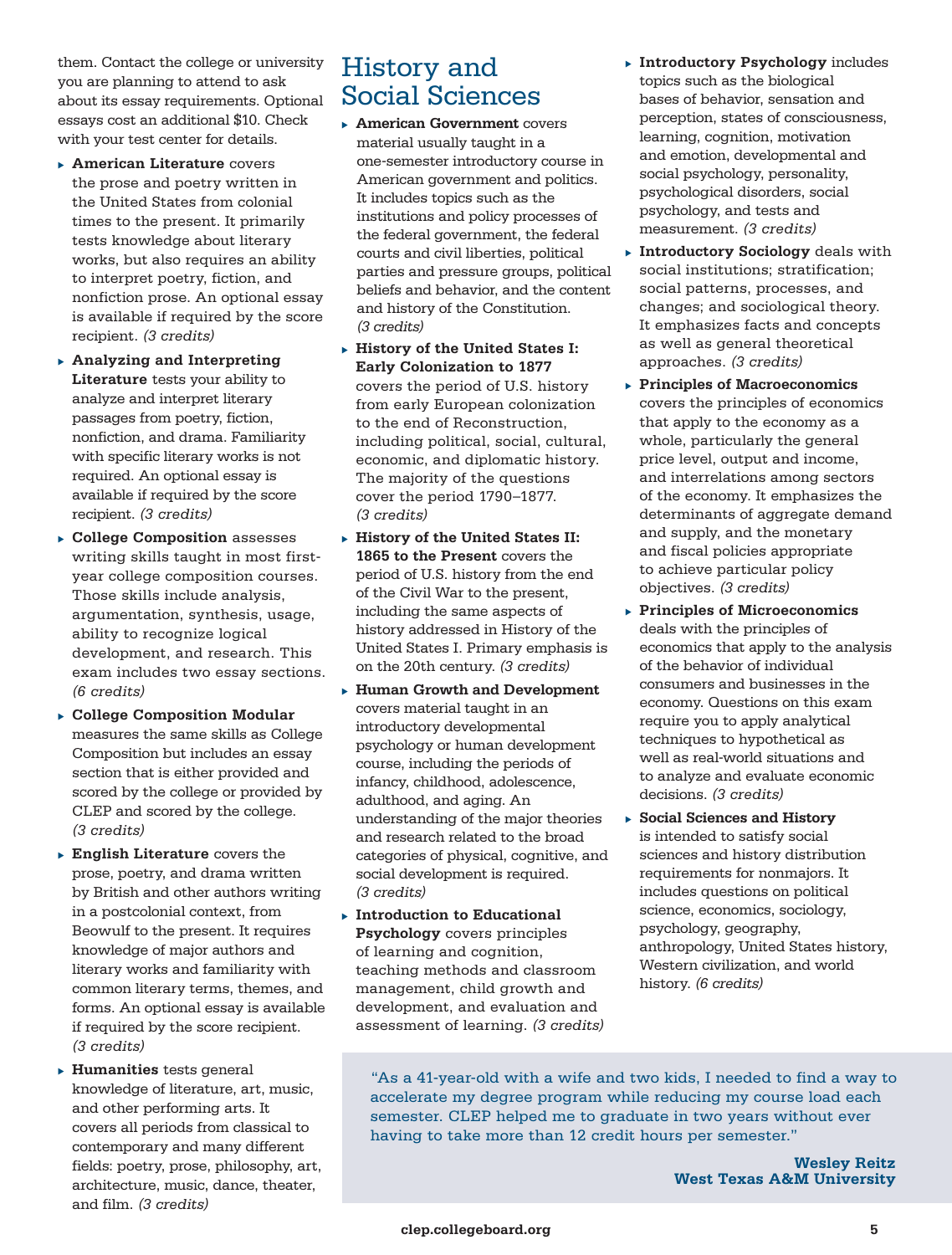- **Near East to 1648** covers the <sup>u</sup> **Western Civilization I: Ancient**  civilizations of Ancient Greece, Rome, and the Near East; the Middle Ages; the Renaissance and Reformation; and early modern Europe. Test-takers may be asked to evaluate or interpret historical data or primary sources. *(3 credits)*
- ▶ Western Civilization II: 1648 **to the Present** covers European history from the mid-17th century through the post-World War II period. It includes political, economic and cultural developments such as scientific thought, the Enlightenment, the French and Industrial Revolutions, nationalism, imperialism, the Russian Revolution, and World Wars I and II. *(3 credits)*

# Science and Mathematics

A calculator is available on the computer for some of the math exams. Three different calculators used across the various exams — four-function, scientific, and graphing calculators. See the individual exam descriptions for more details. **You are not permitted to use your own calculator**.

- $\triangleright$  **Biology** covers three major areas of  $\triangleright$ the biological sciences: molecular and cellular biology; organismal biology; and population biology, including evolution and principles of ecology. *(6 credits)*
- $\blacktriangleright$  Calculus includes differential and integral calculus, as well as limits. An understanding of algebraic, trigonometric, exponential and logarithmic functions is required. *(4 credits)*

**Note:** *An online graphing calculator is available during some portions of this exam. Students should familiarize themselves with the calculator functionality before taking Calculus; practice time will not be available during the exam. A free practice calculator is available* 

#### *at* **[clep.collegeboard.org/exam/](http://clep.collegeboard.org/exam/calculus)  [calculus](http://clep.collegeboard.org/exam/calculus)**.

**Chemistry** requires understanding of the structure and states of matter, reaction types, equations and stoichiometry, equilibrium, kinetics, thermodynamics, and descriptive and experimental chemistry. *(6 credits)* 

**Note:** *An online scientific (non-graphing) calculator and a periodic table are available during this exam. Students should familiarize themselves with the calculator functionality before taking Chemistry; practice time will not be available during the exam. A free practice calculator is available at* **[clep.collegeboard.org/exam/](https://clep.collegeboard.org/exam/chemistry)  [chemistry](https://clep.collegeboard.org/exam/chemistry)**.

- **College Algebra** includes basic algebraic operations; equations and inequalities; algebraic, exponential and logarithmic functions and their properties; and number systems and operations. *(3 credits)*  **Note:** *An online scientific (non-graphing) calculator is available during this exam. Students should familiarize themselves with the calculator functionality before taking College Algebra; practice time will not be available during the exam. A free practice calculator is available at* **[clep.collegeboard.org/](http://clep.collegeboard.org/exam/college-algebra)  [exam/college-algebra](http://clep.collegeboard.org/exam/college-algebra)**.
- **College Mathematics covers** material generally taught in a college course for students majoring in subjects that don't require advanced math. The test includes questions on the real number system, logic, sets, equations, functions and their graphs, probability, statistics, data analyses, complex numbers, logarithms and exponents, and applications from algebra and geometry. *(6 credits)*  **Note:** *An online scientific (non-graphing) calculator is available during this exam. Students should familiarize themselves with the calculator functionality before taking College Mathematics; practice time will not be available during the exam. A free practice calculator is available*

#### *at* **[clep.collegeboard.org/exam/](http://clep.collegeboard.org/exam/college-mathematics)  [college-mathematics](http://clep.collegeboard.org/exam/college-mathematics)**.

- **Natural Sciences** is intended to satisfy science distribution requirements for nonscience majors. It includes biological and physical science topics such as classification and function of organisms, evolution, genetics, cells, ecology, atomic and nuclear structure, chemical elements, thermodynamics, classical mechanics, electricity, astronomy, and geology. *(6 credits)*
- **Precalculus** tests your knowledge of specific properties of the following types of functions: linear, quadratic, absolute value, square root, polynomial, rational, exponential, logarithmic, trigonometric, inverse trigonometric, and piecewisedefined. *(3 credits)*  **Note:** *An online graphing calculator is available during some*

*portions of this exam. Students should familiarize themselves with the calculator functionality before taking Precalculus; practice time will not be available during the exam. A free practice calculator is available at* **[clep.collegeboard.org/](https://clep.collegeboard.org/exam/precalculus)  [exam/precalculus](https://clep.collegeboard.org/exam/precalculus)**.

# World Languages

These exams cover language skills usually learned in the first one or two years of college study. They include reading and listening skills and three separately timed sections. Most colleges that award credit for the language exams will grant either two or three semesters of credit, depending on your exam score. *(3 or more credits)* 

- **French Language**
- <sup>u</sup> **German Language**
- <sup>u</sup> **Spanish Language**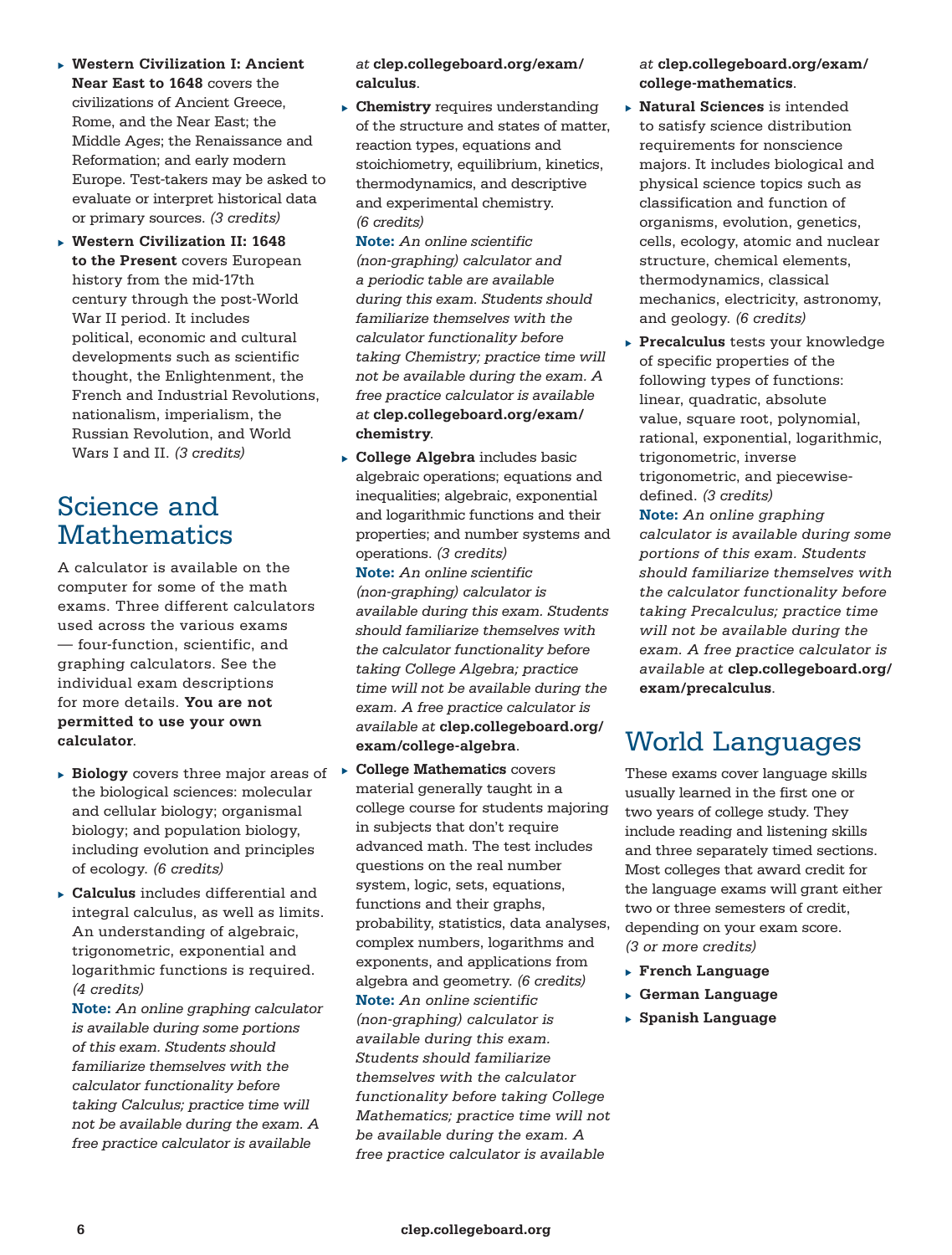# Preparing to Take CLEP Exams

There are several ways to prepare for a CLEP exam.

- 1. Your personalized My Account registration portal can be used as a resource to access free sample questions, and to purchase individual examination guides and/or the *CLEP Official Study Guide*, which contains sample questions for all 33 exams. Visit My Account at **[clepportal.collegeboard.org/myaccount](https://clepportal.collegeboard.org/myaccount)**.
- 2.Review the exam descriptions and answer sample questions in the *CLEP Official Study Guide* or in the individual examination guides. Use the answer key to determine your number of correct responses. Although these questions won't appear on the actual examination, the proportion of sample questions you can answer correctly should give you a rough estimate of the proportion of questions you will be able to answer correctly on the exam.
- 3.Check with your college bookstore to find out which books and materials are used for the equivalent course in the exam subject. You can often find the course syllabus on your college's website as well.
- 4.Visit **[clep.collegeboard.org/exam](http://clep.collegeboard.org/exam)** for:
- $\triangleright$  A list of suggested textbooks to study for each exam.
- $\triangleright$  Links to free online course materials and lectures for each exam.

5.If you are a DANTES-funded military candidate, you can obtain free study materials through your base education center.

## **CLEP Study Materials: A Word of Warning**

Many private companies offer preparation services for CLEP exams. Some are legitimate, but some make promises they cannot keep and sell services and products that you don't need. Be sure to investigate preparation companies thoroughly before making a purchase.

We have received complaints from students regarding the following practices, which we consider to be unfair or inappropriate:

- $\triangleright$  Attempts to sell preparation services for many CLEP exams at once, with sizable payment up front or on credit
- $\rightarrow$  Agreements for credit agreements with a company other than the one selling the preparation materials
- $\triangleright$  Contacts from salespeople to you or your families at home
- $\triangleright$  Promises that you can receive college credit without enrolling in college
- $\triangleright$  Efforts to sell you dictionaries or encyclopedias as part of the test-preparation package

If you believe you have been cheated, we recommend seeking the assistance of an organization such as the Better Business Bureau or the Federal Trade Commission.

# **Order the** *CLEP Official Study Guide*

The *CLEP Official Study Guide 2016* is the only official source of information about the computer-based CLEP exams. It contains exam descriptions, test-taking strategies, sample questions and answers for all 33 exams, and general information about credit-byexamination.

 **Board Store [\(store.collegeboard.org\)](https://store.collegeboard.org) or My Account registration portal [\(clepportal](https://clepportal.collegeboard.org/myaccount) The study guide costs USD \$24.99 (plus shipping and handling). Order from the College [.collegeboard.org/myaccount\)](https://clepportal.collegeboard.org/myaccount). You can also place a credit card order over the phone by calling 800-323-7155 (toll free in the United States), Monday through Friday, 8 a.m. to 9 p.m. ET. International customers, please call 212-713-8260.** 

# Taking Only One or Two CLEP Exams?

 individual exam guides. For \$10 you will get an outline of the test, sample questions If you're taking just one or two CLEP exams, you should consider purchasing individual exam guides instead of the comprehensive *CLEP Official Study Guide*. The content for a particular subject in the comprehensive study guide is the same as that in the and answers, and tips for preparing to take the exam. **Individual exam guides are available only as downloads from the College Board Store ([store.collegeboard.org](https://store.collegeboard.org))** or My Account registration portal ([clepportal.collegeboard.org/myaccount\)](https://clepportal.collegeboard.org/myaccount); they are not sent by mail.



⊠' Practice questions for all 33 exam: Y Helpful guides to earning credit ns for pres

clep.collegeboard.org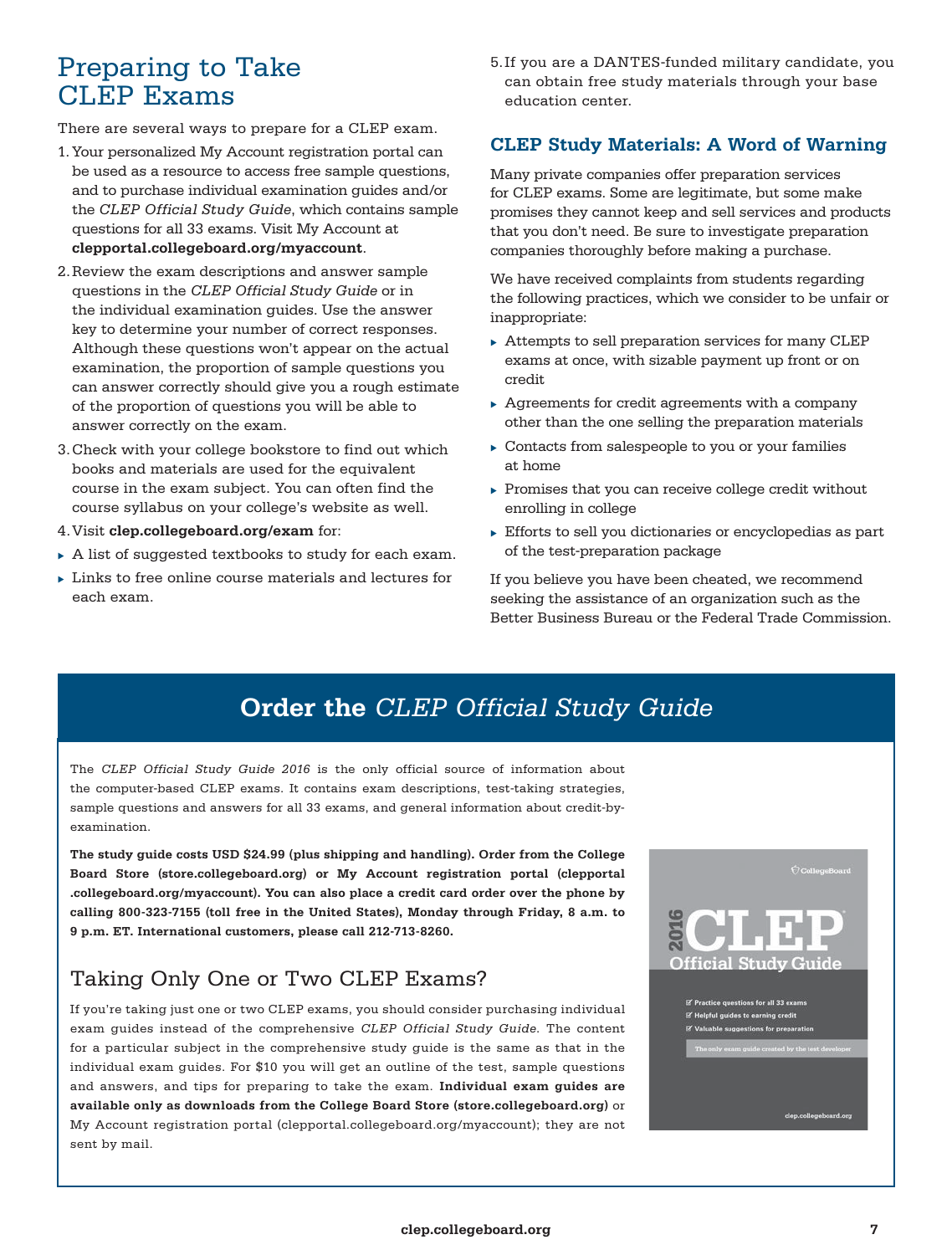"CLEP enabled me to graduate one year ahead of time and to save approximately \$7,000."

> **Julie Mickiewicz Misericordia University**

# On Examination Day

On the day of the exam, remember to do the following.

- 1. Arrive early enough so that you can find a parking place, locate the test center, and get settled comfortably before testing begins.
- 2.Bring the following with you to the test center:
- $\triangleright$  A valid registration ticket for each exam title from My Account registration portal
- $\blacktriangleright$  Any registration forms or printouts that are required by the test center. Make sure you have filled out all necessary paperwork in advance of your testing date.
- $\triangleright$  Two No. 2 pencils with good erasers. Mechanical pencils are prohibited in the testing room.
- $\triangleright$  A form of valid and acceptable identification. Acceptable identification must:
	- Be government-issued
	- $\triangleright$  Be an original document photocopied documents are not acceptable
	- $\triangleright$  Be valid and current expired documents (bearing expiration dates that have passed) are not acceptable, no matter how recently they may have expired
	- $\triangleright$  Bear the test-taker's full name, in English language characters, exactly as it appears on the Registration Ticket, including the order of the names
	- $\triangleright$  Middle initials are optional and only need to match the first letter of the middle name when present on both the ticket and the identification
	- $\triangleright$  Bear a recent recognizable photograph that clearly matches the test-taker
	- Include the test-taker's signature
	- $\triangleright$  Be in good condition, with clearly legible text and a clearly visible photograph

#### **Refer to the Exam Day Info page on the CLEP website [\(clep.collegeboard.org/exam-day-info\)](https://clep.collegeboard.org/exam-day-info) for more details on acceptable and unacceptable forms of identification.**

**Military test-takers**, bring your Geneva Convention Identification Card. Refer to **[clep.collegeboard.org/](http://clep.collegeboard.org/military)  [military](http://clep.collegeboard.org/military)** for additional information on IDs for active duty members, spouses, and civil service civilian employees.

**Home-schoolers and high school students**, if you do not have the required government-issued ID, please complete a Student ID Form, which is valid for one year (**[clep.collegeboard.org/exam-day-info](https://clep.collegeboard.org/exam-day-info)**). The form must be accompanied by a recognizable photo, with a school

or notary seal overlapping the photo. The form must be signed in front of a school official or notary. This form must be signed in the presence of testing staff when used for subsequent testing administrations. **If you fail to present appropriate ID, you will not be tested.** 

Admission to the test center does not assure that the ID you provided is valid or that your scores will be reported. All reported cases of questionable ID are subject to review. If it is discovered after your test administration that you used a false or invalid identification, your test scores will be canceled, and you will forfeit your registration and test fees. The colleges and programs you have designated to receive your score reports (along with the school or institution you currently attend) will be notified and may be told why your scores were canceled. Law enforcement authorities may also be notified when fraud is suspected.

## **Prohibited Items**

- $\triangleright$  Any device capable of recording audio, photographic, or video content, or capable of viewing or playing back such content
- $\triangleright$  Any other unauthorized testing aids
- $\triangleright$  Calculators (a calculator function is built into the software for some exams)
- $\blacktriangleright$  Candidate-provided keyboards
- $\blacktriangleright$  Cellular phones/pagers, smart-phones, beepers, walkietalkies, PDAs, or wireless communication devices (e.g., BlackBerry, iPad)
- $\triangleright$  Dictionaries, books, pamphlets, or reference materials
- $\triangleright$  Digital cameras
- $\triangleright$  Digital watches (wrist or pocket), alarm watches, or wristwatch cameras
- $\blacktriangleright$  Flash/thumb drives or any other portable electronic devices
- $\blacktriangleright$  Food, beverages, or tobacco products
- $\triangleright$  Hats (unless worn as a religious requirement)
- $\blacktriangleright$  Hooded sweatshirts or sweaters
- $\triangleright$  Listening devices such as radios, media players with headphones, or recorders
- $\blacktriangleright$  Mechanical pencils or any type of pen or highlighter
- $\blacktriangleright$  Nonmedical electronic devices
- $\triangleright$  Papers of any kind (scratch paper will be provided by the test center administrator)
- $\triangleright$  Slide rules, protractors, compasses, or rulers
- $\triangleright$  Weapons or firearms

"I would not be a college graduate today without CLEP. The exams allowed me to demonstrate the skills and knowledge I acquired through years of reading and self-study."

> **Adam Gutcheon Charter Oak State College**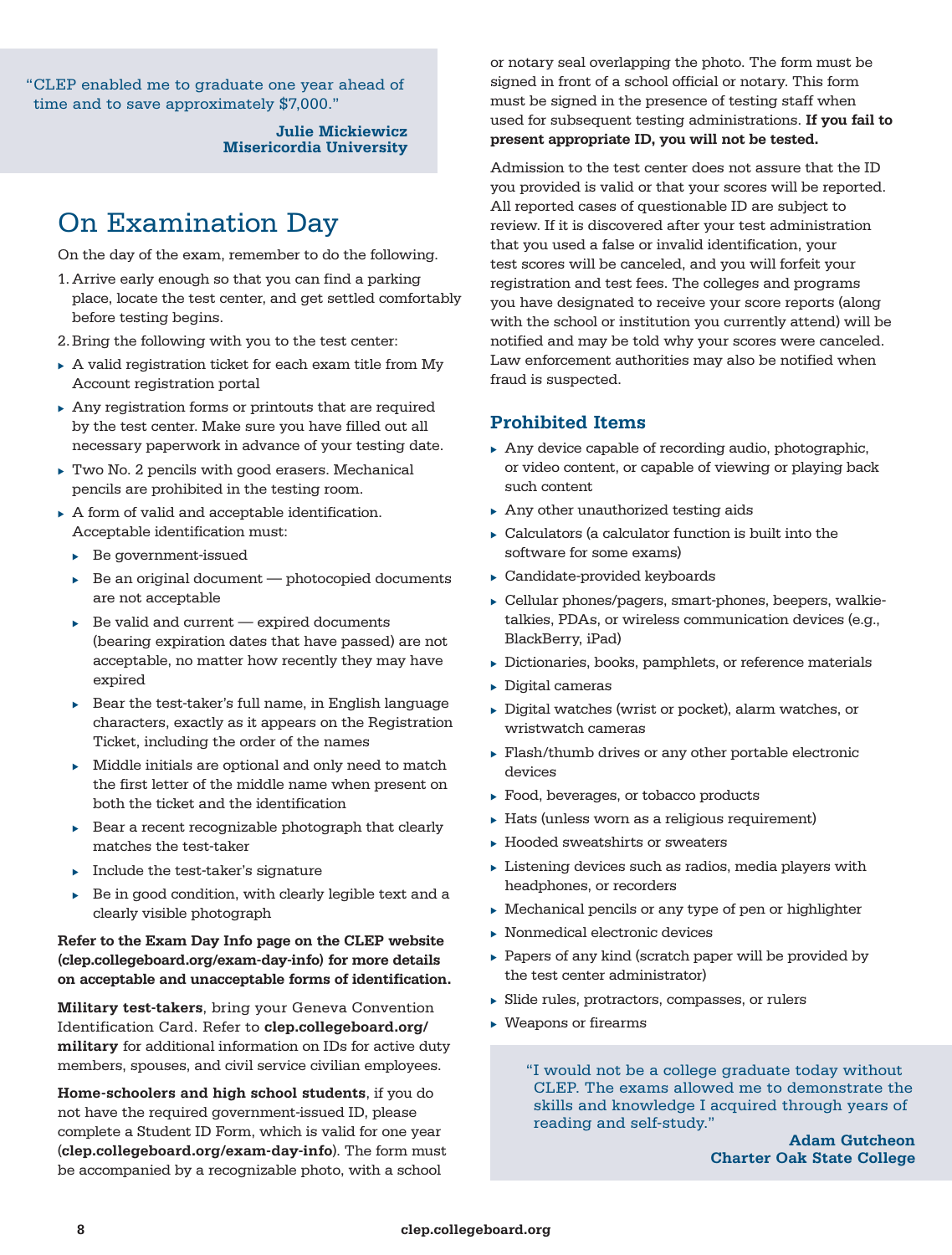# **What Your CLEP Score Means**

In order to reach the total score you see on your score report, two calculations are performed.

First, your "raw score" is calculated. This is the number of questions you answered correctly. Your raw score increases by one point for each question answered correctly, and no points are gained or lost when a question is not answered or is answered incorrectly.

Second, your raw score is converted into a "scaled score" by a statistical process called *equating*. Equating maintains the consistency of standards for test scores over time by adjusting for slight differences in difficulty between test forms. This ensures that your score does not depend on the specific test form you took or how well others did on the same form. Your raw score is converted to a scaled score that ranges from 20, the lowest, to 80, the highest. The final scaled score is the score that appears on your score report. The score scale is defined so that a scaled score of 50 corresponds to the score recommended by a panel of educators as the lowest score for which course credit should be granted.

To see whether you attained a score sufficient to receive college credit, compare your score to the scores in the table on page 10. The scores that appear in this table are the credit-granting scores recommended by the American Council on Education (ACE). **Each college, however, reserves the right to set its own credit-granting policy, which may differ from that of ACE.** If you have not already done so, contact your college as soon as possible to find out the score it requires to grant credit, the number of credit hours granted and the course(s) that can be bypassed with a satisfactory score.

Please note that CLEP examinations are developed and evaluated independently and are not linked to each other except by the program's common purpose, format, and method of reporting results. For this reason, direct comparisons should not be made between CLEP examinations in different subjects. CLEP scores are not comparable to SAT® scores or other test scores.

**Test scores are kept on file for 20 years.** During this period, score reports may be sent to an institution, but only at the request of the candidate. A Transcript Request Form and instructions for sending a transcript to an institution can be downloaded from the CLEP website (**[clep.collegeboard.org/about/score](http://clep.collegeboard.org/about/score)**) or obtained by contacting CLEP.

# Score Reporting Policies

You will receive a copy of your exam score immediately upon completion of the exam unless you have taken College Composition. For this exam you will receive a combined score after the essay has been scored, usually three to four weeks after your test date.

If you want to send your scores to a college, employer, or certifying agency, you can request that the scores be sent to a score recipient through the My Account registration portal prior to exam day. Visit **[clepportal.collegeboard.org/myaccount](https://clepportal.collegeboard.org/myaccount)**. This service is free of charge only if you select your score recipient through My Account prior to testing. *A \$20 fee will be charged for each transcript ordered at a later date (a \$30 fee is charged for each military transcript).*  You may use the form on the back of this booklet to order transcripts, or use the form on the CLEP website at **[clep.collegeboard.org/about/score](http://clep.collegeboard.org/about/score)**.

Candidates cannot receive scores by phone, fax, or email under any circumstances, and scores are not available on the Web. All scores are sent by first-class mail.

**Scores are kept on file by CLEP for 20 years.** Scores earned by military personnel are retained by DANTES and are kept on file for a longer period. **Acceptance of the scores is at each institution's discretion.** 

All examinees may request that scores be suppressed from their transcripts at a later date.

## **Canceling Scores**

If you do not want your score to be reported, you may select that as an option at the end of the exam *before you see your score.* **Canceled scores cannot be reinstated, and canceled exams cannot be taken again for three months. Your exam fee will not be refunded.** 

DANTES-funded military examinees: DANTES will not fund retesting on previously funded CLEP exams. However, service members may personally fund a retest after waiting three months.

## **Essay Scoring and Retention**

The essay portion of the College Composition exam is graded by college English professors, representing faculty of two- and four- year institutions nationwide. CLEP retains these essays. The essay questions are not disclosed to institutions. Each essay is scored by two or more faculty members using a holistic scoring method. Refer to the Score Reporting Policies section on this page, and see page 11 for more information about essay reading dates and score report mailing dates.

Other composition and literature exams have optional essays that are sometimes required by colleges and universities. These essays are scored by faculty at the colleges and universities that require them. If you have questions about these optional essays, you must contact the institution that will receive your scores. **If you do not select an institution to receive your optional essay on exam day, CLEP will retain your essay for 18 months.**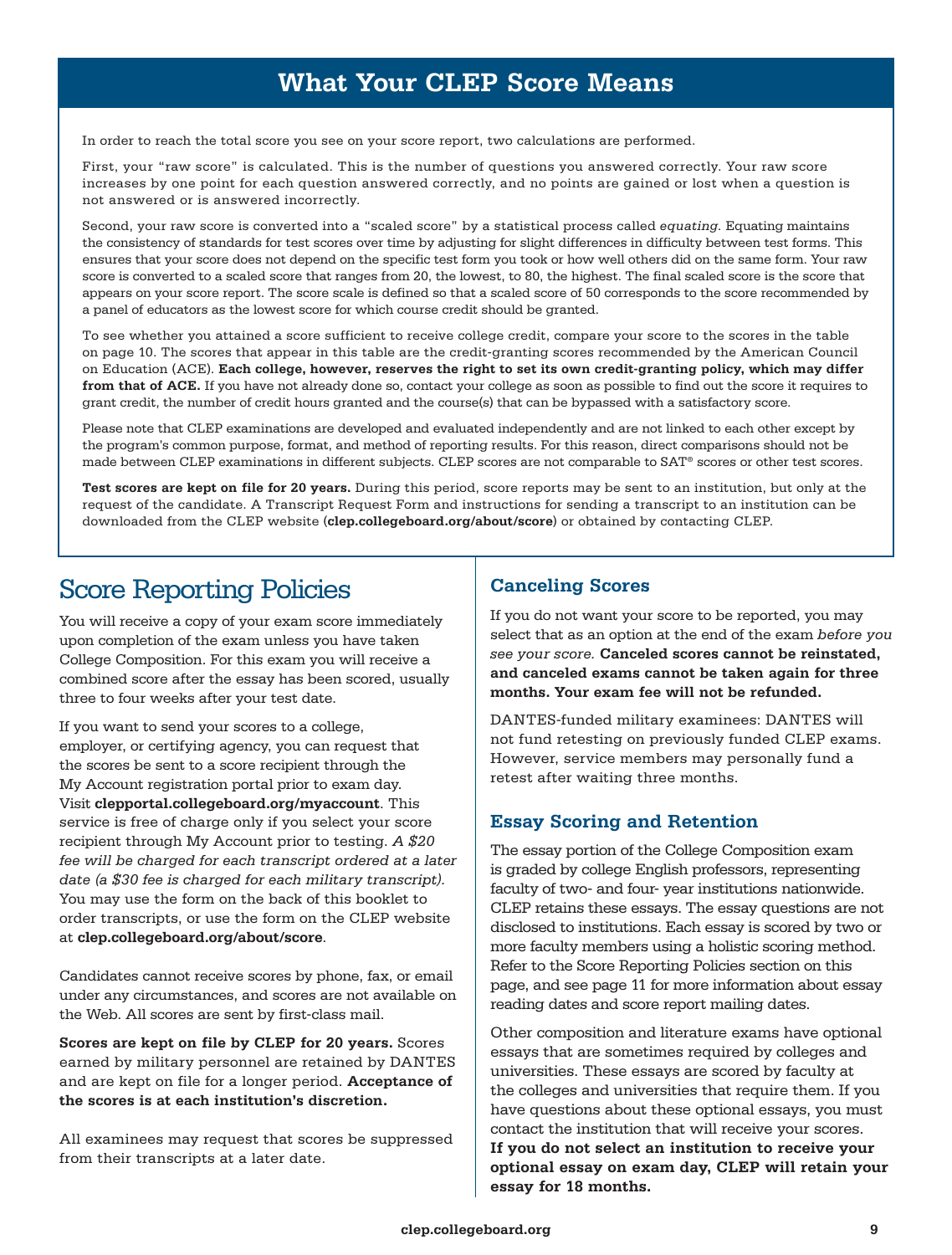# **2015-16 CLEP® Credit-Granting Recommendations**

|                                                                                                                     | <b>Computer-Based Testing (CBT)</b><br>and Paper-and-Pencil Testing |                        |
|---------------------------------------------------------------------------------------------------------------------|---------------------------------------------------------------------|------------------------|
|                                                                                                                     | <b>ACE Recommended Score</b> '                                      | <b>Semester Hours'</b> |
| <b>Business</b>                                                                                                     |                                                                     |                        |
| <b>Financial Accounting</b>                                                                                         | 50                                                                  | 3                      |
| <b>Information Systems</b>                                                                                          | 50                                                                  | 3                      |
| <b>Introductory Business Law</b>                                                                                    | 50                                                                  | 3                      |
| Principles of Management                                                                                            | 50                                                                  | 3                      |
| Principles of Marketing                                                                                             | 50                                                                  | 3                      |
| <b>Composition and Literature</b>                                                                                   |                                                                     |                        |
| American Literature                                                                                                 | 50                                                                  | 3                      |
| Analyzing and Interpreting Literature                                                                               | 50                                                                  | 3                      |
| <b>College Composition</b>                                                                                          | 50                                                                  | 6                      |
| <b>College Composition Modular</b>                                                                                  | 50                                                                  | 3                      |
| <b>English Literature</b>                                                                                           | 50                                                                  | 3                      |
| Humanities                                                                                                          | 50                                                                  | 3                      |
| <b>World Languages</b>                                                                                              |                                                                     |                        |
| French Language, Level 1                                                                                            | 50                                                                  | 6                      |
| French Language, Level 2                                                                                            | 59                                                                  | 9                      |
| German Language, Level 1                                                                                            | 50                                                                  | 6                      |
| German Language, Level 2                                                                                            | 60                                                                  | 9                      |
| Spanish Language, Level 1                                                                                           | 50                                                                  | 6                      |
| Spanish Language, Level 2                                                                                           | 63                                                                  | 9                      |
| Level 1 — equivalent to the first two semesters (or 6 semester hours) of college-level world language course work   |                                                                     |                        |
| Level 2 — equivalent to the first three semesters (or 9 semester hours) of college-level world language course work |                                                                     |                        |
| <b>History and Social Sciences</b>                                                                                  |                                                                     |                        |
| American Government                                                                                                 | 50                                                                  | 3                      |
| History of the United States I: Early Colonization to 1877                                                          | 50                                                                  | 3                      |
| History of the United States II: 1865 to the Present                                                                | 50                                                                  | 3                      |
| Human Growth and Development                                                                                        | 50                                                                  | 3                      |
| Introduction to Educational Psychology                                                                              | 50                                                                  | 3                      |
| <b>Introductory Psychology</b>                                                                                      | 50                                                                  | 3                      |
| <b>Introductory Sociology</b>                                                                                       | 50                                                                  | 3                      |
| Principles of Macroeconomics                                                                                        | 50                                                                  | 3                      |
| Principles of Microeconomics                                                                                        | 50                                                                  | 3                      |
| Social Sciences and History                                                                                         | 50                                                                  | 6                      |
| Western Civilization I: Ancient Near East to 1648                                                                   | 50                                                                  | 3                      |
| Western Civilization II: 1648 to the Present                                                                        | 50                                                                  | 3                      |
| <b>Science and Mathematics</b>                                                                                      |                                                                     |                        |
| Biology                                                                                                             | 50                                                                  | 6                      |
| Calculus                                                                                                            | 50                                                                  | 4                      |
| Chemistry                                                                                                           | 50                                                                  | 6                      |
| College Algebra                                                                                                     | 50                                                                  | 3                      |
| <b>College Mathematics</b>                                                                                          | 50                                                                  | 6                      |
| <b>Natural Sciences</b>                                                                                             | 50                                                                  | 6                      |
| Precalculus                                                                                                         | 50                                                                  | 3                      |

<sup>\*</sup> The American Council on Education's College Credit Recommendation Service (ACE CREDIT) has evaluated CLEP processes and procedures for developing, administering, and scoring the exams. The scores listed above are equivalent to a grade of C in the corresponding course. The American Council on Education, the major coordinating body for all the nation's higher education institutions, seeks to provide leadership and a unifying voice on key higher education issues and to influence public policy through advocacy, research, and program initiatives. For more information, visit the ACE CREDIT website at **<www.acenet.edu/acecredit>**.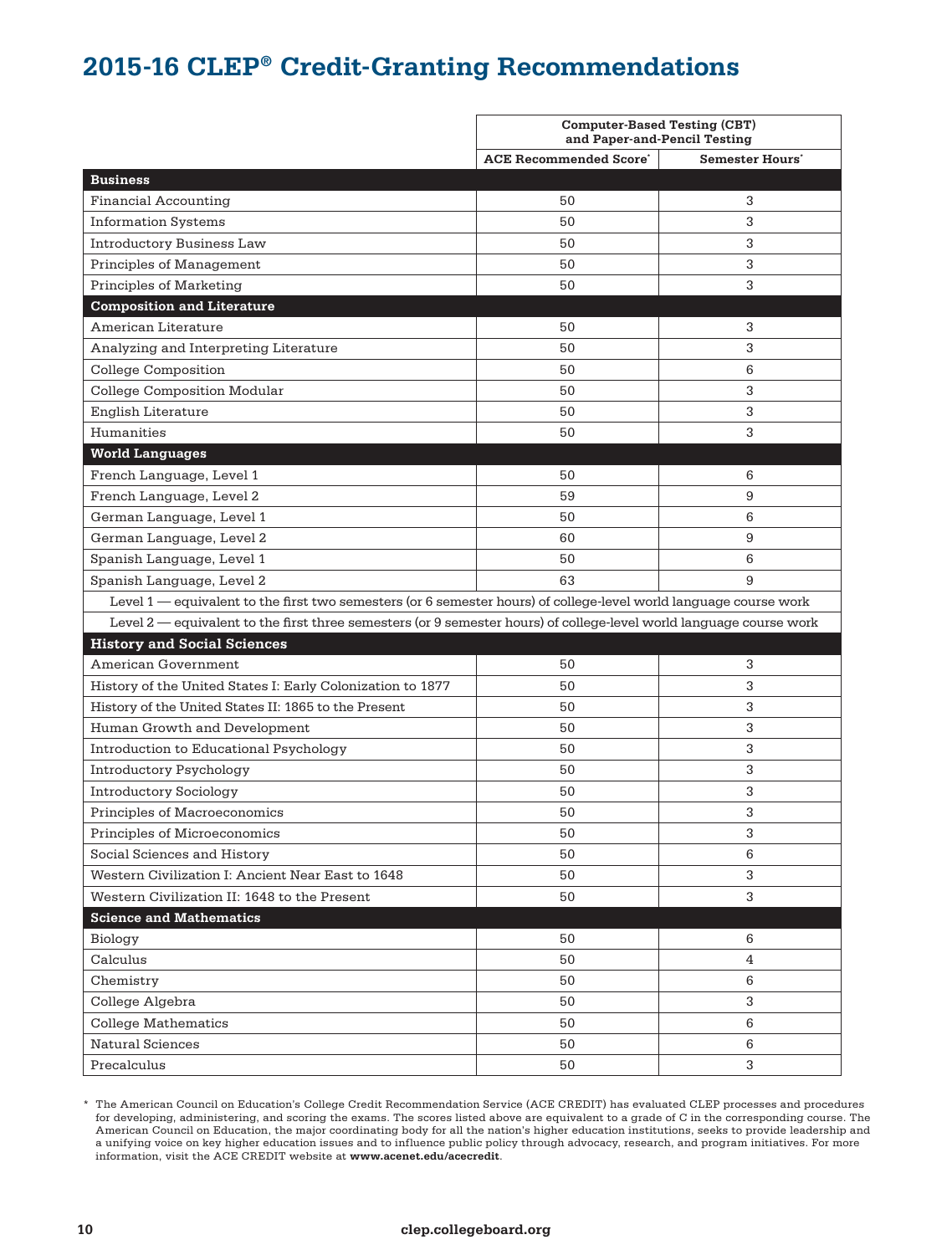## **CLEP College Composition Scoring and Mailing Dates June 2015–August 2016**

| <b>Last Date for</b><br>Transmission<br>from Test<br><b>Centers</b><br>$(11:59 \text{ PM}, \text{ET})$ | <b>Primary Scoring</b><br><b>Date</b> | <b>Score Report</b><br><b>Mailing Date</b> |
|--------------------------------------------------------------------------------------------------------|---------------------------------------|--------------------------------------------|
| June 25, 2015                                                                                          | June 27, 2015                         | July 10, 2015                              |
| July 9, 2015                                                                                           | July 11, 2015                         | July 23, 2015                              |
| July 20, 2015                                                                                          | July 22, 2015                         | August 3, 2015                             |
| August 6, 2015                                                                                         | August 8, 2015                        | August 20, 2015                            |
| August 17, 2015                                                                                        | August 19, 2015                       | August 31, 2015                            |
| September 7, 2015                                                                                      | September 9, 2015                     | September 21, 2015                         |
| September 24, 2015                                                                                     | September 26, 2015                    | October 8, 2015                            |
| October 8, 2015                                                                                        | October 10, 2015                      | October 22, 2015                           |
| October 19, 2015                                                                                       | October 21, 2015                      | November 2, 2015                           |
| November 5, 2015                                                                                       | November 7, 2015                      | November 19, 2015                          |
| November 16, 2015                                                                                      | November 18, 2015                     | December 2, 2015                           |
| December 3, 2015                                                                                       | December 5, 2015                      | December 17, 2015                          |
| December 17, 2015                                                                                      | December 19, 2015                     | January 5, 2016                            |
| January 4, 2016                                                                                        | January 6, 2016                       | January 19, 2016                           |
| January 21, 2016                                                                                       | January 23, 2016                      | February 4, 2016                           |
| February 4, 2016                                                                                       | February 6, 2016                      | February 19, 2016                          |
| February 15, 2016                                                                                      | February 17, 2016                     | February 29, 2016                          |
| March 7, 2016                                                                                          | March 9, 2016                         | March 21, 2016                             |
| March 24, 2016                                                                                         | March 26, 2016                        | April 7, 2016                              |
| April 7, 2016                                                                                          | April 9, 2016                         | April 21, 2016                             |
| April 21, 2016                                                                                         | April 23, 2016                        | May 5, 2016                                |
| May 5, 2016                                                                                            | May 7, 2016                           | May 19, 2016                               |
| May 16, 2016                                                                                           | May 18, 2016                          | May 31, 2016                               |
| June 7, 2016                                                                                           | June 8, 2016                          | June 21, 2016                              |
| June 23, 2016                                                                                          | June 25, 2016                         | July 8, 2016                               |
| July 4, 2016                                                                                           | July 6, 2016                          | July 18, 2016                              |
| July 21, 2016                                                                                          | July 23, 2016                         | August 4, 2016                             |

## **Availability/Use of Scores**

Candidate scores that have been released to colleges may be used for educational research or validity studies by the College Board, the receiving colleges, or ETS®, but no names or identification of individuals will be revealed.

# Test Security

Educational Testing Service® (ETS), on behalf of the College Board, maintains test administration and security standards designed to ensure that all testtakers are given the same opportunity to demonstrate their abilities and to prevent any test-taker from gaining an unfair advantage. ETS routinely reviews irregularities and test scores believed to be earned under unusual or nonstandard circumstances.

 the test at the College Board's expense, or to authorize Electronic devices are not allowed in the testing room. If a device is detected, it may be confiscated, and its contents may be inspected as part of a thorough test security investigation. ETS and the College Board reserve the right to cancel any test score if the test-taker engages in misconduct, if there is a testing irregularity, if ETS believes there is reason to question the score's validity, or if the score has been obtained unfairly. Before a test score is canceled for the latter reason, the test-taker is given an opportunity to confirm the questioned score by retaking ETS to cancel the score and refund all test fees. When test scores are canceled because of irregularities, such as mistiming or defective materials, the test-taker may retest at the College Board's expense.

The test-taker may also request that the score recipient review the information and make its own decision about accepting a score, or that a member of the American Arbitration Association arbitrate ETS's action.

If at any time before, during, or after a review of questionable scores, ETS finds that misconduct has occurred in connection with a test, ETS may treat the matter under its misconduct procedures; in that event, the options available under this "Invalid Scores" section or in the "Testing Irregularities" section, as applicable, will not be available even if those options were previously offered.

Reviews of questionable scores by ETS are confidential. If it is necessary to cancel scores that have already been reported, score users are notified, but the reasons for cancellation are not disclosed.

## **CLEP Security Standards**

Colleges that grant credit for CLEP do so with the understanding that CLEP scores are legitimate measures of students' abilities. The CLEP program has developed the following security policies and procedures:

 $\triangleright$  When students take a CLEP exam, they agree to the following statement: "To maintain the security of the exam and the validity of my CLEP score, I will allow no one other than myself to know the exam questions. I will not disclose these questions to anyone at any time during or after the test. I am aware of and agree to the CLEP program's policies and procedures as outlined in the *Information for Test-Takers* bulletin."

## **Suspected Impersonation**

In cases where the College Board or ETS believes that someone other than the registered test-taker took the test for the registered test-taker, and in other cases where required or permitted by law, the College Board and ETS may refer the matter to law enforcement and inform the registered test-taker's parents, legal guardian(s), high school, and colleges and other institutions to which the registered testtaker requested scores be sent.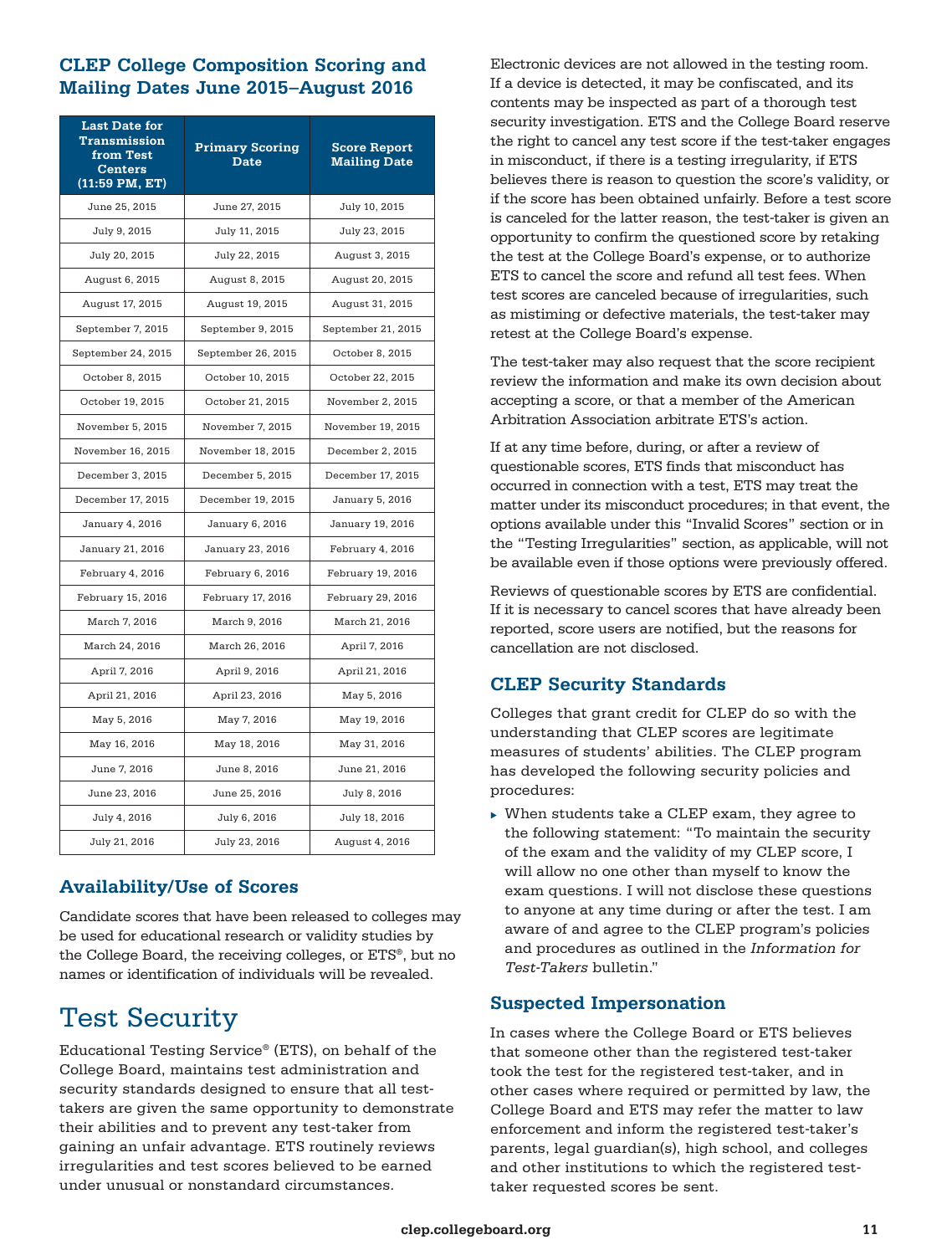By registering for the test, the registered test-taker specifically acknowledges, and agrees to, such disclosure.

- $\triangleright$  If a CLEP exam center administrator finds that there is misconduct in connection with a CLEP exam, the involved student will be dismissed from the testing room, and the program will decline to score the exam or will cancel the score. Misconduct includes, but is not limited to, the following:
	- $\triangleright$  Obtaining improper access to the exam, or a part of the exam
	- $\triangleright$  Attempting to take the exam for someone else or having someone take the exam for you
	- Consulting prohibited aids such as textbooks, teachers or professors, other students, any electronic device, or any other resource during the exam
	- $\blacktriangleright$  Failing to provide acceptable identification
	- $\triangleright$  Attempting to remove questions or any notes relating to the exam from the testing room
	- $\blacktriangleright$  Attempting to give or receive assistance. Communication in any form during the exam administration or during breaks is prohibited. Discussion or sharing of exam questions or answers after the test is also prohibited.
	- $\blacktriangleright$  Leaving the testing room without permission
	- Creating a disturbance
- $\triangleright$  Disruptive behavior in any form will not be tolerated; the test administrator has sole discretion in determining what constitutes disruptive behavior.
- $\blacktriangleright$  Tampering with the computer
- Taking excessive or extended unscheduled breaks during the test session
- $\triangleright$  Examinees involved in any misconduct will be asked to terminate their exam and leave the testing room. These students may not return to the testing room, and the exam scores will be canceled.
- $\triangleright$  If you observe any behavior that might lead to invalidation of grades (e.g., copying, use of notes from an unauthorized source or access to exam questions before the exam), contact the CLEP Exam Security Reporting Hotline as soon as possible. All information will be kept strictly confidential.

**Test Security Reporting Hotline**  800-353-8570 **[tsreturns@ets.org](mailto:tsreturns@ets.org)**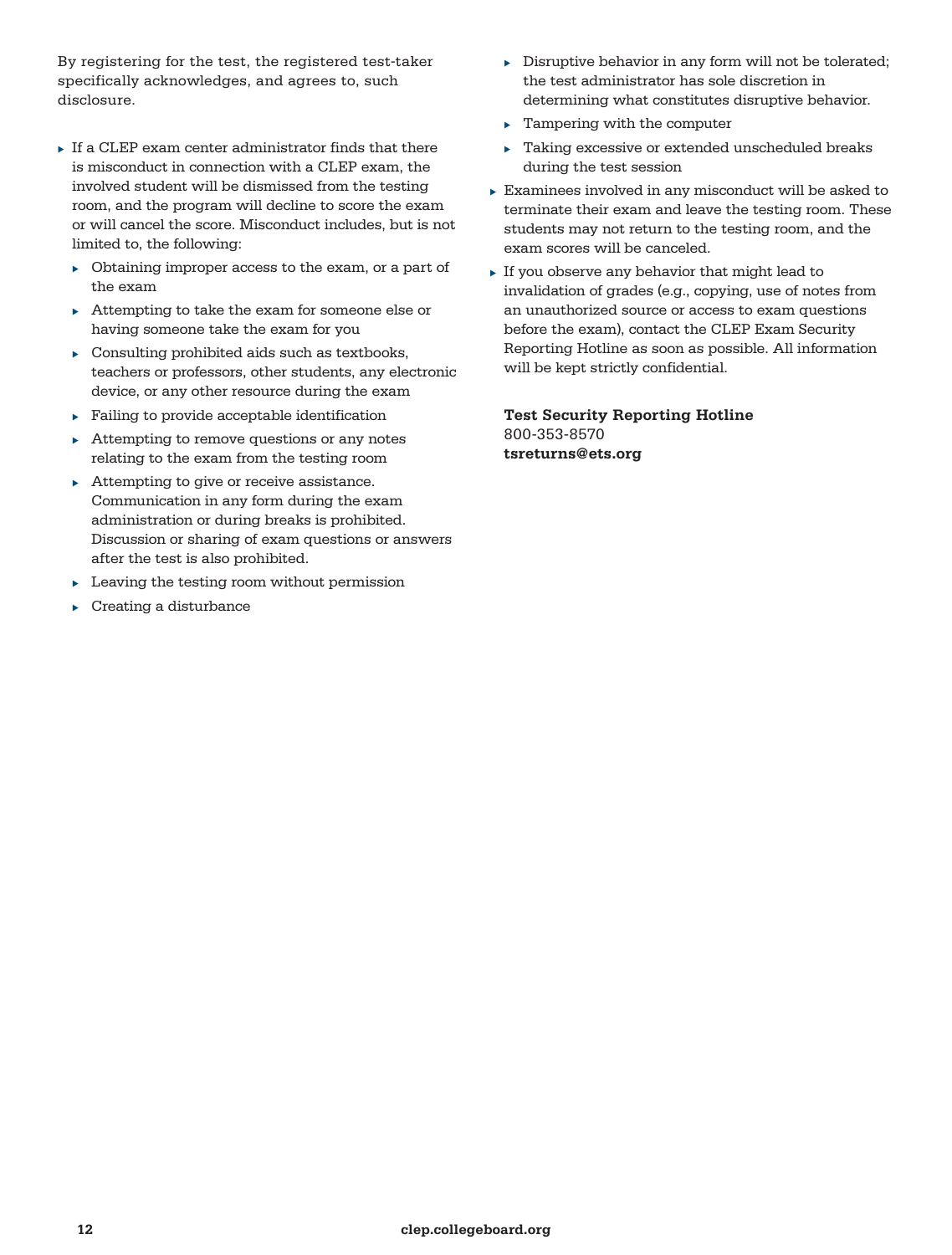# Contacting CLEP

To find a test center, check if an institution has a CLEP policy, view exam descriptions, purchase a *CLEP Official Study Guide* or consult the free CLEP Tutorial, and for other general information, visit:

| clep.collegeboard.org |  |
|-----------------------|--|
|-----------------------|--|

| <b>CLEP Services</b>                                                                                                                                                                                                                                                                                                                                 | <b>Email</b>                                                                                                                                                                                                                                | <b>Address</b>                                                                                                                 | Phone/Fax                                                                                                                                                                 | Be sure to include                                                                                                                                                                 |
|------------------------------------------------------------------------------------------------------------------------------------------------------------------------------------------------------------------------------------------------------------------------------------------------------------------------------------------------------|---------------------------------------------------------------------------------------------------------------------------------------------------------------------------------------------------------------------------------------------|--------------------------------------------------------------------------------------------------------------------------------|---------------------------------------------------------------------------------------------------------------------------------------------------------------------------|------------------------------------------------------------------------------------------------------------------------------------------------------------------------------------|
| <b>Customer Service</b><br>(Monday-Friday<br>8 a.m. to 6 p.m.<br>Eastern Time)                                                                                                                                                                                                                                                                       | clep@info.collegeboard.org                                                                                                                                                                                                                  | <b>CLEP</b><br>P.O. Box 6600<br>Princeton, NJ<br>08541-6600                                                                    | 800-257-9558<br>International:<br>212-237-1331<br>Fax:<br>610-628-3726                                                                                                    | Your name, address,<br>telephone number                                                                                                                                            |
| Register for a CLEP exam                                                                                                                                                                                                                                                                                                                             | Register and prepay for an exam via My Account clepportal.collegeboard.org/myaccount<br>and contact your preferred test center to make an appointment to take the test.<br>Visit clep.collegeboard.org to consult the list of test centers. |                                                                                                                                |                                                                                                                                                                           |                                                                                                                                                                                    |
| Request a transcript (there is<br>a \$20 fee for each transcript<br>requested).<br>Military personnel should call<br>877-471-9860 (toll free) or<br>443-751-4316 to request a<br>military transcript or visit<br>clep.collegeboard.org/military<br>to download a Transcript<br>Request Form. There is a fee of<br>\$30 for each military transcript. |                                                                                                                                                                                                                                             | If you are<br>paying by check or<br>money order: CLEP<br>Transcript<br>Request<br>P.O. Box 6600<br>Princeton, NJ<br>08541-6600 | If you are<br>paying by credit<br>or debit card:*<br>Call 800-257-9558,<br>or you may fax<br>to 610-628-3726.<br>Transcripts will<br>be processed in<br>order of receipt. | Transcript Request Form,<br>payment, name (at<br>testing time), date of<br>birth, last four digits of<br>your Social Security<br>number, and where you<br>want the transcript sent |
| Report a problem with a test<br>administration                                                                                                                                                                                                                                                                                                       | clep@info.collegeboard.org                                                                                                                                                                                                                  | <b>CLEP</b><br>P.O. Box 6600<br>Princeton, NJ<br>08541-6600                                                                    | 800-257-9558<br>International:<br>212-237-1331<br>Fax:<br>610-628-3726                                                                                                    | Test title, test center,<br>test date, name, phone<br>number, and email<br>address                                                                                                 |
| Report a problem with a test<br>question                                                                                                                                                                                                                                                                                                             | clep@info.collegeboard.org                                                                                                                                                                                                                  | <b>CLEP</b><br>P.O. Box 6656<br>Princeton, NJ<br>08541-6656                                                                    | 800-257-9558<br>International:<br>212-237-1331<br>$\text{Fax}:$<br>610-628-3726                                                                                           | Test name, test center,<br>test date and the number<br>of the test question                                                                                                        |

\*American Express, MasterCard, Visa, Discover, JCB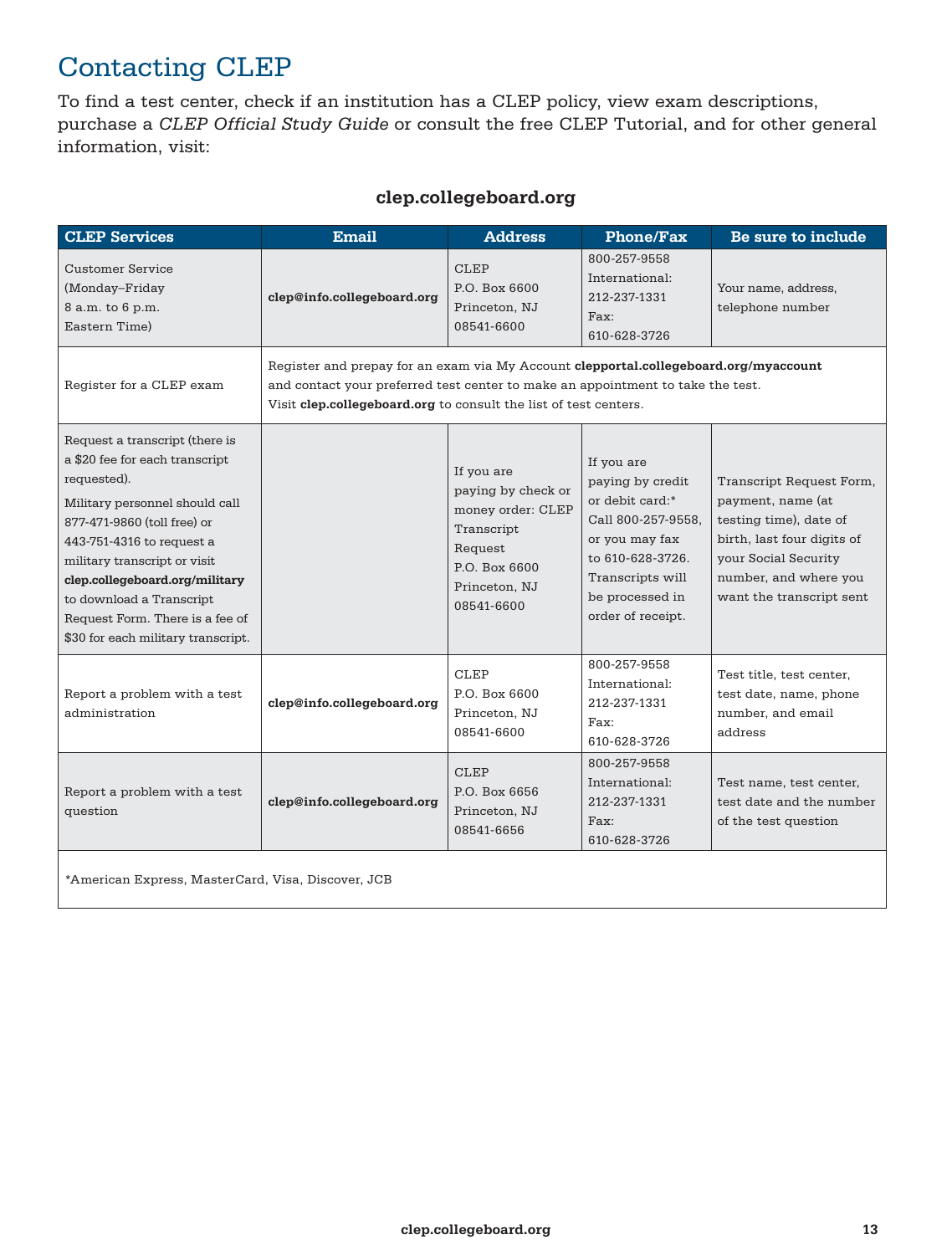



# **CLEP® Exam Registration Ticket**

#### TEST-TAKER INFORMATION:

First Name, MI, Last Name: Margaret Jones

Address: 100 Columbus Avenue New York, NY 10023

Country: United States Government-Issued ID: Yes Gender: Female Date of Birth: 03/20/1994 DANTES funded: No

#### **REGISTRATION INFORMATION:**

TICKET ID: 10000997 LAST NAME: Jones EXAM TITLE: Chemistry

SCORE RECIPIENT: CB University - New York City

TICKET EXPIRATION DATE: December 24, 2013 Use before ticket expiration date

#### **SCHEDULE AN APPOINTMENT AT A CLEP TEST CENTER:**

- 1. Contact your test center to schedule your appointment to test.
- 2. You must contact the test center to make arrangements prior to your test session. **Please note that this registration ticket does not guarantee a seat at the test center**. It only serves as proof that you have paid your exam fee and registered to take the exam. In addition to your exam fee, the test center may also charge its own administrative fee. Please check with your test center for details when scheduling your appointment. If you have a disability and have been approved for testing accommodation(s), please check with your test center to ensure that they can accommodate your request. **EDULE AN APPOINTMENT AT A CLEP TEST CENTER:** If you choose not to test at your preferred test center below Contact your test center to schedule your appointment to test. If your preferred test center is not available, you
- 3. Record your test date and time on your registration ticket.
	- Test Date:  $\frac{1}{2}$   $\frac{1}{2}$  Time:
- 4. Verify your account information. If you need to update your account information prior to test day, go to the CLEP website, update your information and reprint your registration ticket.

If you choose not to test at your preferred test center below or if your preferred test center is not available, you may use your registration ticket to test at another CLEP test center by contacting the new center and making an appointment. You are not required to change your selection in My Account.

Preferred Test Center Name: Pace University - Midtown Center

Test Center Address: 551 Fifth Avenue 8th Fl New York, NY 10176 United States

Test Center Phone Number: (212) 346-1700 Test Center Website (if available): dsdev2.collegeboard.org/ [test-center/pace-university-midtown-center](https://dsdev2.collegeboard.org/test-center/pace-university-midtown-center)

#### **EXAM DESCRIPTION: Chemistry**

The Chemistry examination covers material that is usually taught in a one-year college course in general chemistry. Understanding of the structure and states of matter, reaction types, equations and stoichiometry, equilibrium, kinetics, thermodynamics and descriptive and experimental chemistry is required, as is the ability to interpret and apply this material to new and unfamiliar problems. During this examination, an online scientific calculator function and a periodic table are available as part of the testing software.

#### **IMPORTANT INFORMATION FOR EXAM DAY:**

#### **Bring these items with you to the test center:**

- • Acceptable and valid form of photo identification (the name listed on your ID must exactly match the name printed on this ticket). Visit the website for details.
- This CLEP Exam Registration ticket.
- • Test administration fee (each test center charges an additional administration fee and sets its own policy for payment). Contact your preferred test center for additional information.

#### **The following items are not permitted in the test center:**

 • Cellular phones/pagers, smart phones, listening/recording devices, photographic devices, calculators, dictionaries/books/pamphlets, digital/alarm/wristwatch cameras, hats/hoodies, papers of any kind, mechanical pencils/pens/highlighters, flash/thumb drives, tobacco products, slide rules, compasses or rulers, weapons or firearms, and food or beverages

For additional and more detailed information, visit the CLEP website at **[clep.collegeboard.org/exam-day-info](http://clep.collegeboard.org/exam-day-info)**.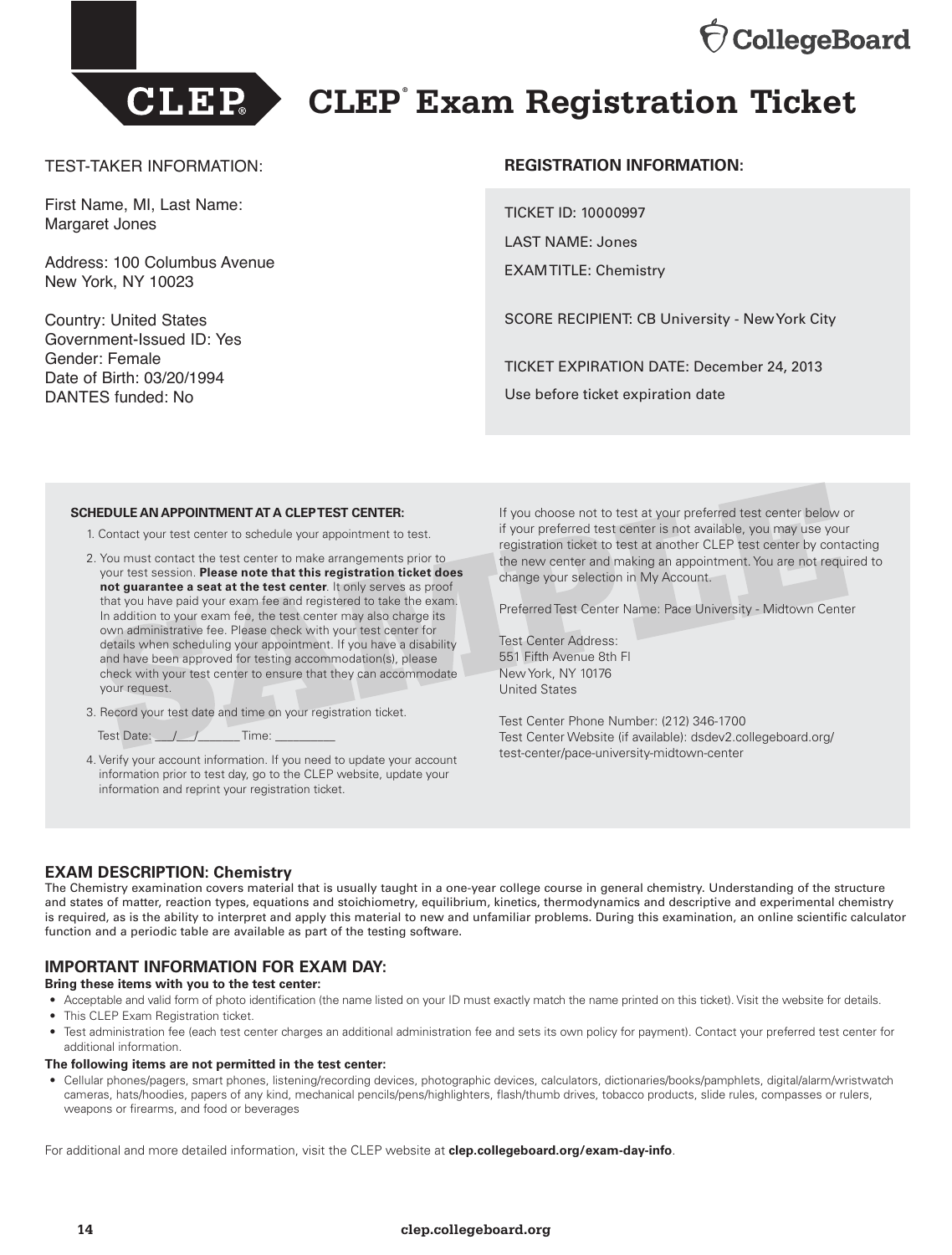## **CLEP® Terms and Conditions**

#### **CLEP® Retest Policy**

For detailed information on the CLEP retest policy, visit the CLEP website or consult your test administrator. The retest policy states a candidate may not retake an examination of the same title within the specified wait period. If you violate the CLEP retest policy, the administration will be considered invalid, your score will be canceled, and any test fees will be forfeited.

If you are repeating an examination of the same title and have a question regarding the date of the initial administration, you should immediately notify the test administrator and contact CLEP Services at 800-257-9558.

Defense Activity for Non-Traditional Education Support (DANTES)-funded military examinees are eligible for only one U.S. government-funded attempt per examination title. Any retest attempts for the same examination title must be funded directly by the candidate.

#### **Suspected Impersonation**

In cases where the College Board or ETS believes that someone other than the registered test-taker took the test for the registered test-taker and, in other cases where required or permitted by law, the College Board and ETS may refer the matter to law enforcement and inform the registered test-taker's parents, legal guardian(s), high school (if applicable), and colleges and other institutions to which the registered test-taker requested scores be sent. By registering for the test, the registered test-taker specifically acknowledges, and agrees to, such disclosure.

#### **Security Policies and Procedures**

I agree to maintain the security of the exam and the validity of my CLEP score. I will allow no one other than myself to know the exam questions. I will not disclose these questions to anyone at any time during or after the test. I am aware of and agree to the CLEP program's policies and procedures as outlined in the *Information for Test-Takers* bulletin.

#### **Availability/Use of Scores**

Candidate scores may be used for educational research or validity studies by the College Board, the receiving colleges or ETS, but no names or identification of individuals will be revealed. If you provide a portion of or your entire social security number during the registration process, it may appear on the score reports you send to recipients for the purposes of matching the score reports to their records. o maintain the security of the exam and the validity of my CLEP score. I will allow no one other than myself to know<br>S. I will not disclose these questions to anyone at any time during or after the test. I am aware of and

#### **Refund Policy**

The refund policy for CLEP exam(s) and study material(s) is as follows:

- **CLEP Exams** are refundable up to 7 days from the date of purchase, with the exception of redeemed exams.
- **CLEP Study Guides** that are in new, unused, and resalable condition are refundable within 30 days of the order date, with a copy of the packing slip.
- ► CLEP E-Guides are refundable within 7 days of the purchase date. Customers will be required to submit a "Letter of Destruction" in order for the refund to be processed.

To request a refund, please contact CLEP services at 800-257-9558.

Test-takers who purchase their own CLEP exams can change their exam title in My Account for an unused registration ticket prior to the registration ticket's expiration date.

DANTES-funded test-takers who want to change their exam title for an unused and unexpired registration ticket should first call CLEP Services at 800-257-9558 to cancel their existing exam title, and then register for the new exam title in My Account.

#### **NOTE - CLEP Registration Tickets expire six (6) months after being ordered.**